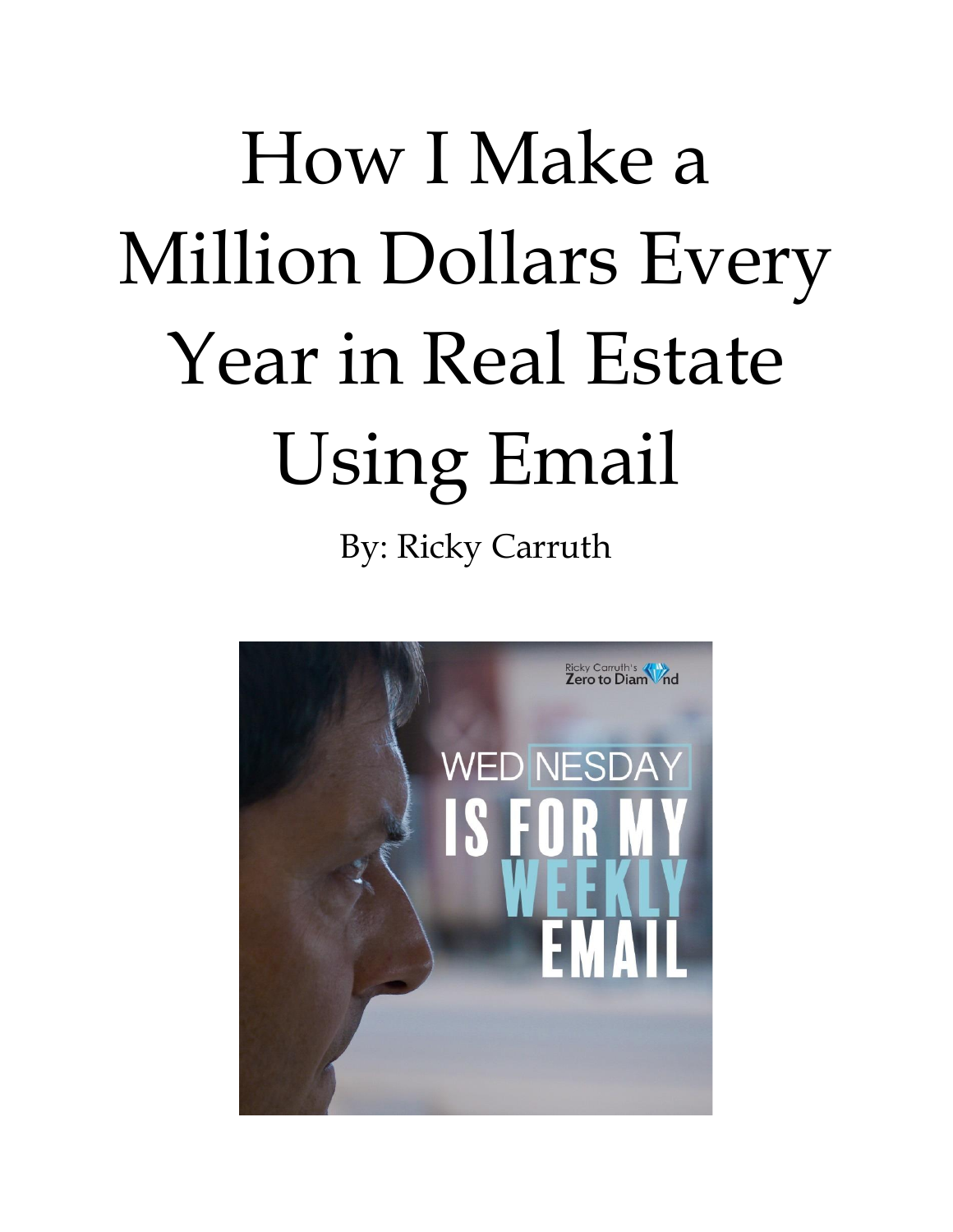### *Table of Contents*

- My Story
- My Email Journey
- So, why did you start doing it weekly?
- When did you start using Constant Contacts?
- How do you make \$1,000,000 every year using email?
- What kind of information do you put in your weekly email?

*Note: You can see all of my actual weekly emails I have sent out my clients of the last few years, and a video tutorial of me creating one inside the FREE Zero to Diamond Coaching Program…*

*Just go to* [http://zerotodiamond.com](http://zerotodiamond.com/)

Also, if you want to do your email just like mine, start a free trial with Constant Contacts today

<http://constantcontact.com/ztd>

There are so many testimonials and stories of agents all over the world doubling and tripling their real estate commissions using my weekly email approach to stay in front of every person they ever come in contact with as well as build a massive personal brand.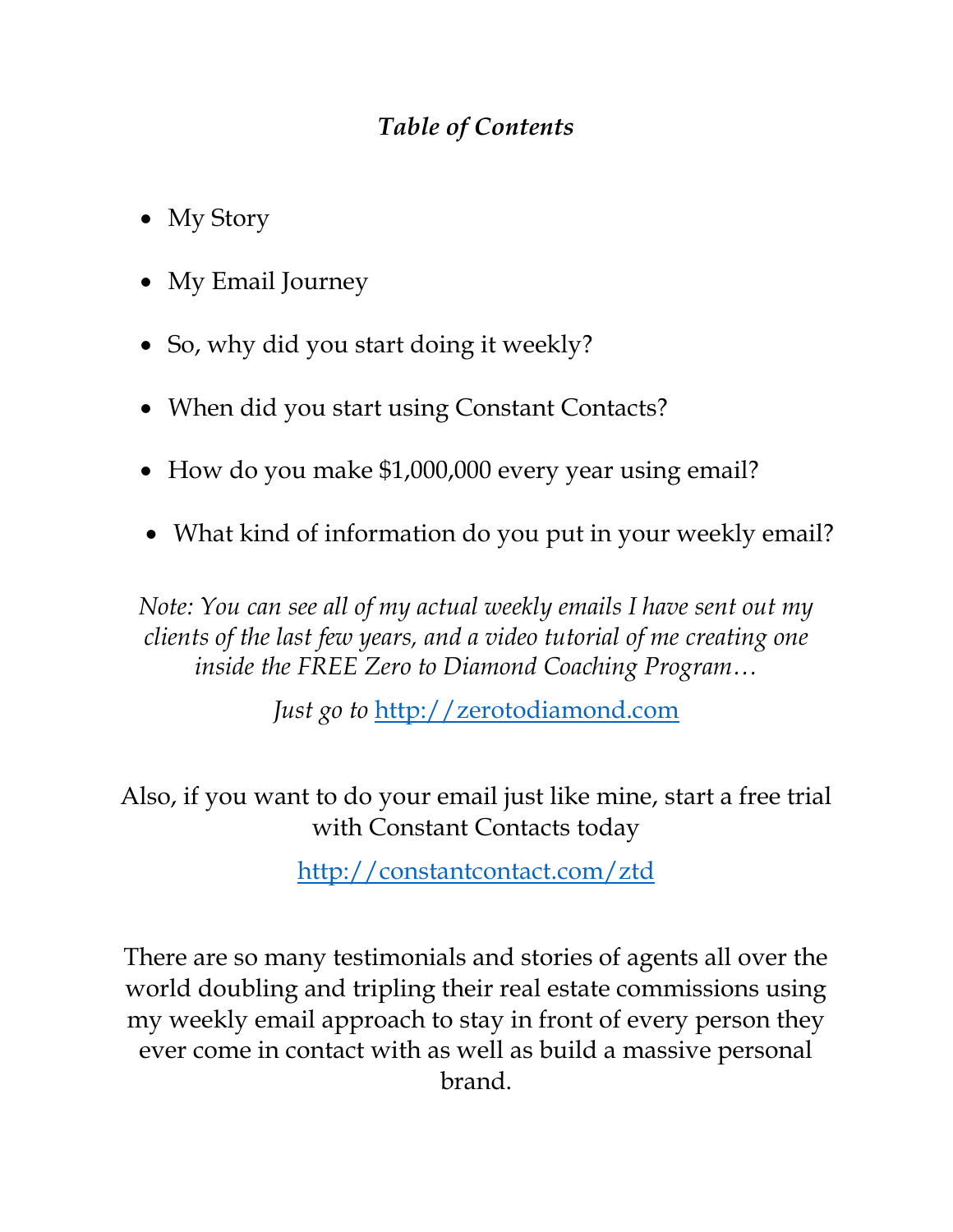#### **My Story**

I started selling real estate when I was 20 years old. It was 2002. I made a million dollars before I was 23 and lost it all in the market crash. I had to go back to roofing houses, went bankrupt and worked on an oil rig. During that time, I read 100 books, and realized this business is about people (not money). I created the

phrase "Relationships over Transactions". You see, every relationship you create with someone in your market, regardless if they buy or sell today or not, is worth 10-20 deals to you over the life of your career. Eventually, I got back in real estate in 2008.

By 2014, I was selling 100 deals a year as a single agent and became the #1 REMAX agent in Alabama. In 2017, I wrote two books and started coaching agents for free. Now I am one of the top coaches and speakers in the industry trying to help reduce the failure rate while still closing over 100 deals a year. This will be my best year in real estate so far.

The best is yet to come!

#### **Follow me**



250,000 Followers 50,000 Subscribers 30,000 members



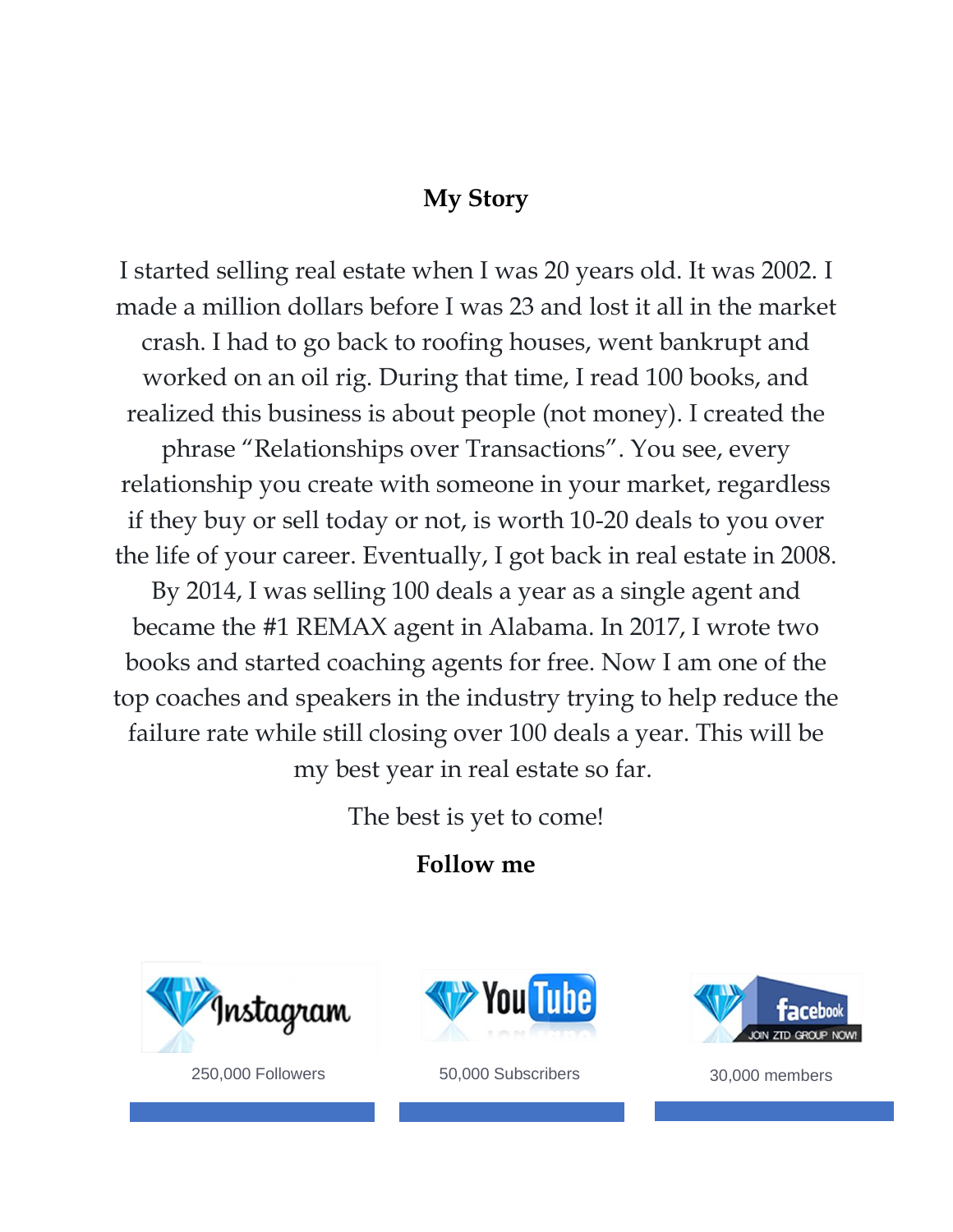#### **My Email Journey**

Welcome to my journey of real estate success through email. It has been a long road. But, once I understood the power of email, I felt very confident about the outcome of my career. I knew that people paid attention to email, and that it was very private. The only person to see that email is the person that email belongs to (unless they have a secretary or spouse checking it). But, for the most part, you know exactly who the email is going to. Very reliable to say the least.

The way I got into email was out of necessity. I was at a stage in my career when I had lost over a million dollars in the market crash and declared bankruptcy. This low point in my life was the best thing that ever happened to me as it gave me the drive and curiosity to figure out why I lost and how I was going to win again. So, I read over 100 books, studied the Top Producers and watched the market like a hawk. What I learned was that closings were still happening every day, there were just less of them, but there were far less agents as well. I started to understand that a market crash was an opportunity to really establish your *Personal Brand* in the market and make a lot of money.

I started back in real estate a second time with a new twist on how I operated. For one, I valued *"relationships over transactions"*. This was the most important thing I learned after losing everything and hitting rock bottom. And, that if you look at it right, you can't lose in real estate even if the market crashes. So, it was now my turn to crush it and completely dominate my market.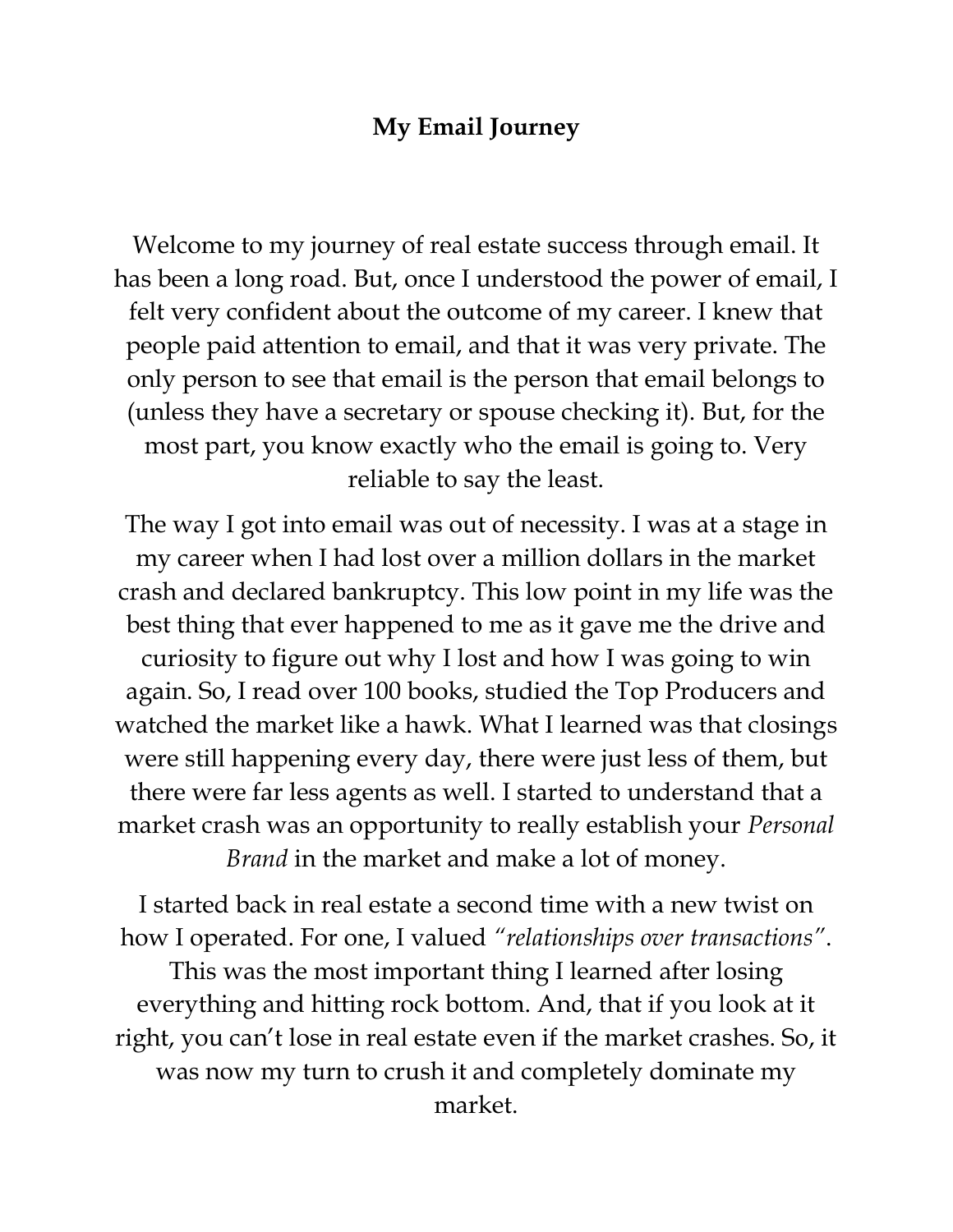One skill I notice with most Top Producers is that they adapt. They are always trying new things and figuring out what works and what doesn't work. This is what I was doing when I ran into doing a weekly email.

I started sending out my weekly email every Wednesday back in 2007. Since then, I have not missed a single Wednesday. Not even when markets crashed, hurricanes destroyed our area, BP had the Oil Spill and even when I was on vacation…nothing stopped this email from going out.

The consistency on the email is what has done all the heavy lifting to build deeper relationships with my clients. It shows them how hard-working, dependable, honest, consistent, professional, knowledgeable and personal I am.

This is so important…

# **So, why did I start doing it weekly?**

Well, when I started sending it out in 2007, originally, I was sending it out randomly. And, one day I got a request to send a weekly list of foreclosed properties out. So, I put that client on a list to start getting a weekly foreclosure list via email. Then, I got another request for the same thing. Then another, and another.

There were so many foreclosures at the time, and everyone wanted to stay on top of any deals that could be out there. Before I knew it, I had over 100 clients on that list getting a weekly updated list of foreclosures.

After a while, I thought about it and decided to just put all my clients on that list to get this weekly email.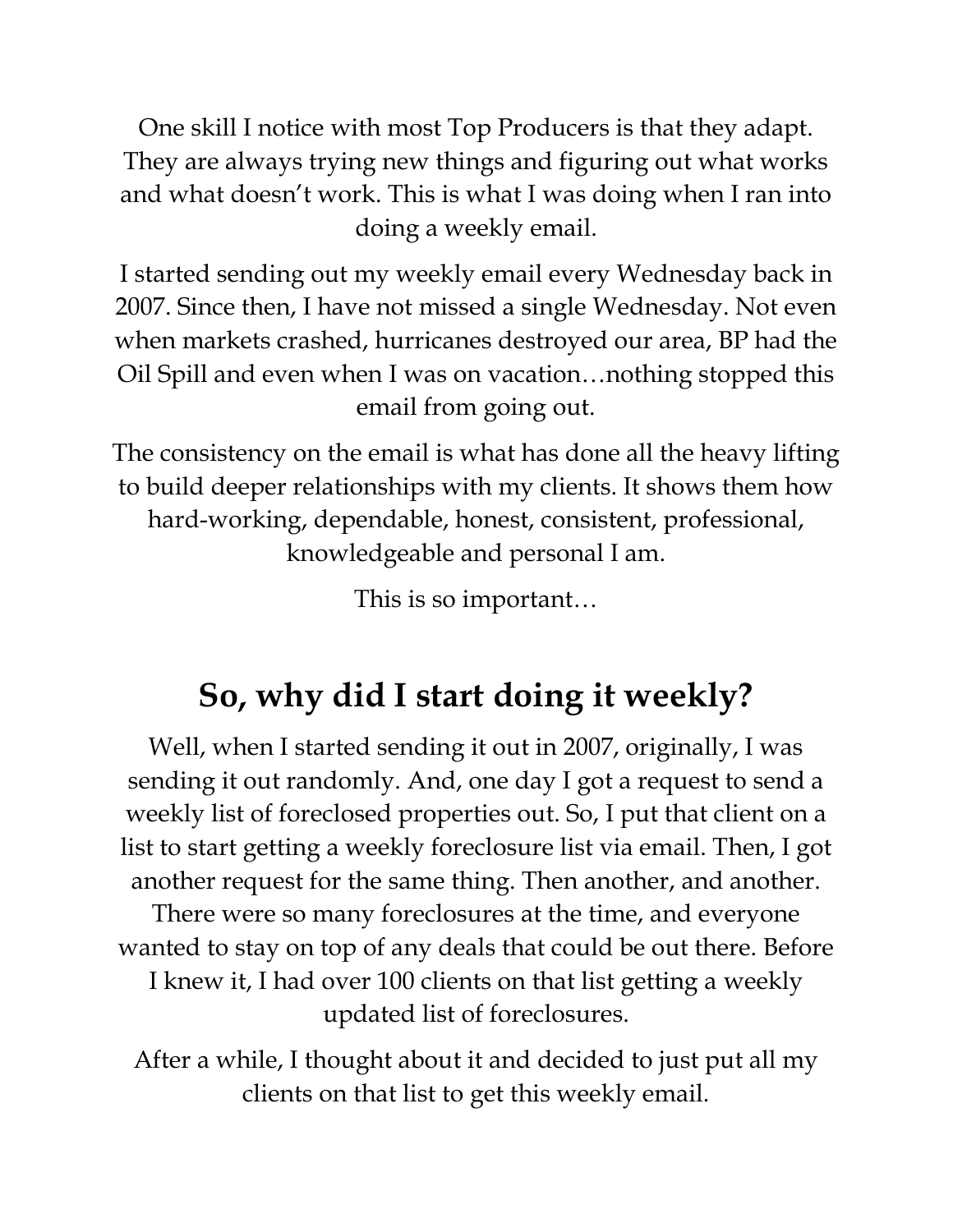Over time, the foreclosures slowly dwindled down to nothing, but my report continued to go out. I started to focus more on the general market and local articles. It basically transformed into what it is today.

## **When did you start using Constant Contact?**

In 2010, I switched over from using my regular yahoo email account to send all my weekly emails through [Constant Contact.](http://constantcontact.com/ztd) This was a complete gamechanger. Before Constant Contact, I was sending out 1000's of emails 100 at a time, 5 times an hour. You see, Yahoo will only let you send an email to 100 people per email and you can only do that 5 times an hour (or at least that's how it was back in 2007-2010). When I switched to Constant Contact, I was able to make the email one time and send it out to my entire database with one click of the mouse. A dream come true for me.

## **How did you make \$1,000,000 using email?**

In 2017, I grossed over \$1,000,000 in GCI as a single agent with 129 transactions. This is a huge milestone and a lifetime goal I have had forever. So, it feels good to hit. But, to be honest, I work harder now then I did before. By choice of course. I don't know any other way.

But, to answer the question, what I did was I called property owners in my market who owned the exact properties I wanted to sell. Using my scripts found [here,](htt://zerotodiamond.com/) I built as many friends with those owners by not trying to get them to buy or sell, but by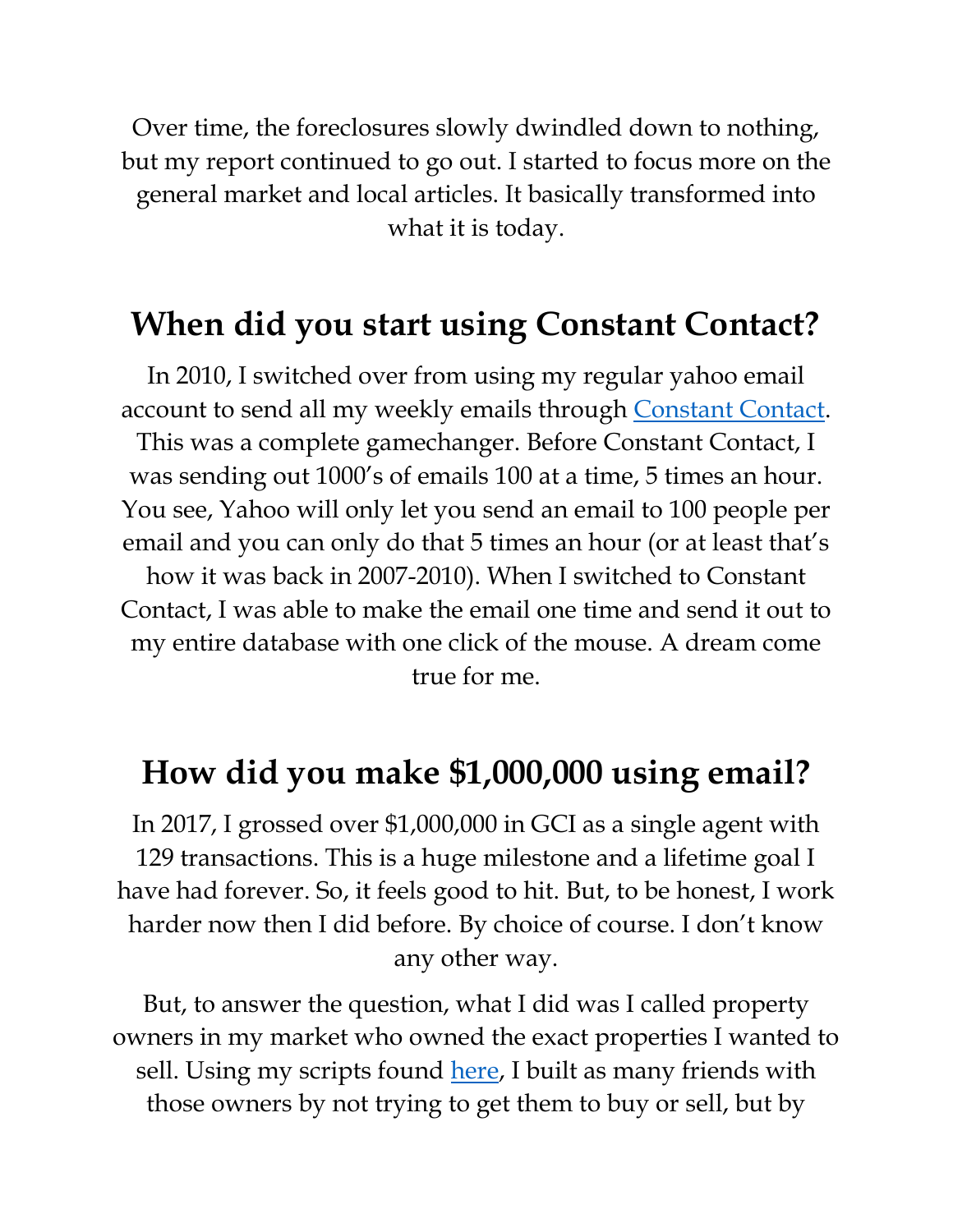letting them know who I am, what I do and that I am here to help. I would always get their email address to add to my database of people who receives my weekly email.

Over time, I collected over 5,000 emails from property owners who I have real conversations with and closed so many deals in the process. By the time I reached 5,000, I was closing over 60 deals a year.

I have agents all over the world using the weekly email in their business.

This creates business today, and even more business later. Therefore, I am building my business short and long-term at the same time. You can't lose. The only way to lose is to stop contacting new people asking, *"What in the world can I do for you?"*

So, I did this from 2007 and never looked back. By 2013, I had made \$400,000. In 2014 and 2015, I made \$600,000 each year. By 2016, I made \$750,000. And in 2017, I kept fighting and finally hit the big \$1,000,000. And, it all came from the accumulation of clients getting my weekly email. It kept me relevant with all my clients, and they called me when they were ready. They also sent me truck loads of referrals. Today, my email is sent out to over 19,000 people with a 20-30% open rate every week.

It was not easy, but it is full proof if you follow my Zero to Diamond coaching program to a tee. Thousands of agents are taking advantage of it and have doubled (and tripled) their yearly commissions.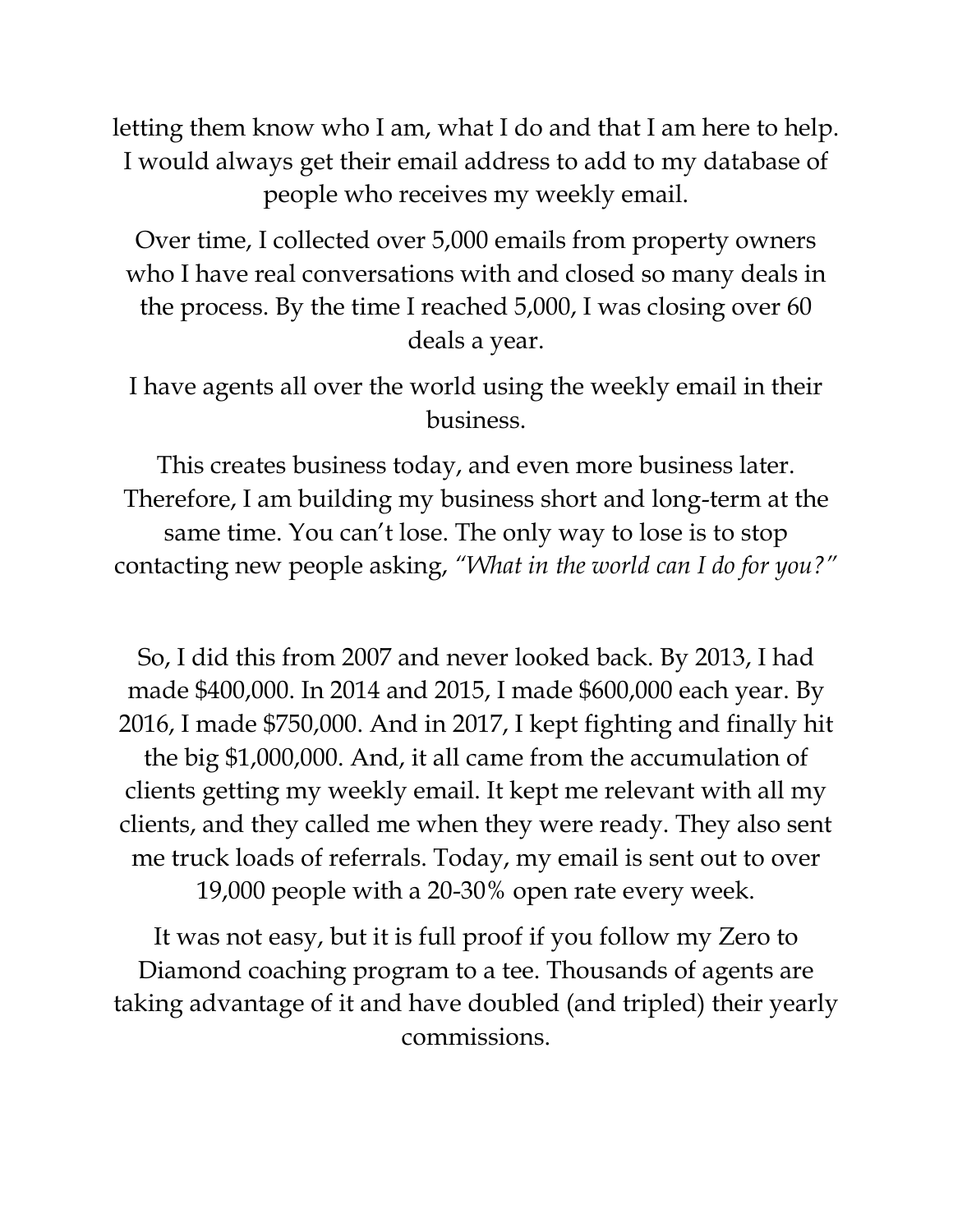# **What kind of information do you put in your weekly email?**

My email always has a different picture at the top to give my clients a nice visual that they haven't seen before. Normally, the picture has something to do with the area or a property. I spend time picking out the picture since that is the first thing they see when they open the email. Next, I have New Listings and Closed Sales. These are links that go back to my website that are built to show the information. I also have links on my website that are very user-friendly showing everything for sale in the area. Then, I decide what kind of unique content I want to provide this week. It could be an article on the area from another website. It could be an article I wrote. It could be some featured properties that I feel are worth telling my clients about. So on and so forth. It is not hard to come up with quality content as there are new articles and swings in the market daily…much less weekly.

Here is a video I did on "[Weekly Email Ideas](https://youtu.be/GtbaC0lvQh4)"

<https://youtu.be/GtbaC0lvQh4>

I think the main thing is to START. I don't care if it is something very simple. You will have next week and the next week and every week for the rest of your life to make it better and better. Just start!

Thank you for reading and reach out with questions.